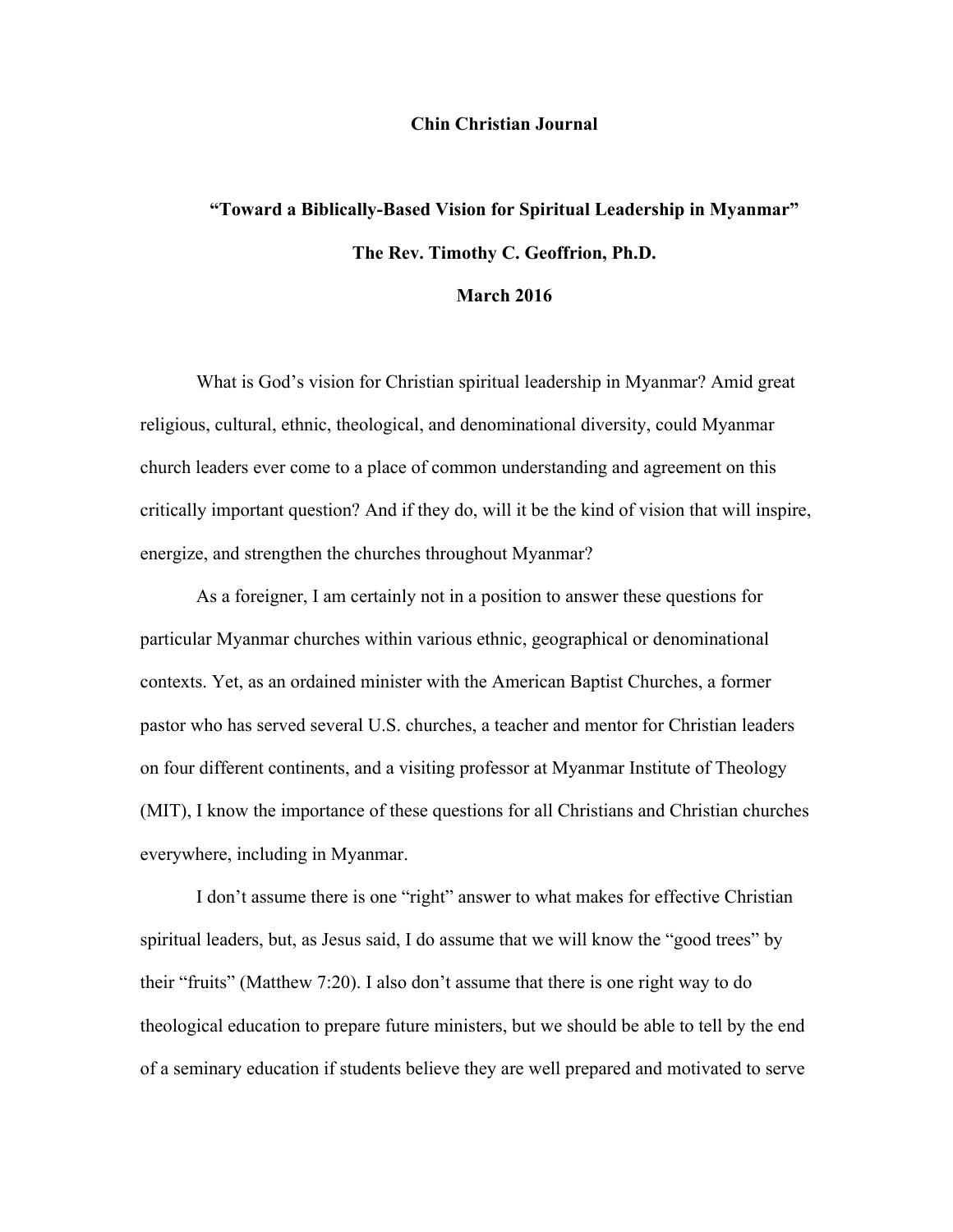in Christian leadership and ready and eager to keep growing spiritually.

## **The importance of intellectual and spiritual development of Christian leaders**

At MIT, where I teach New Testament Theology every year, we talk a lot about doing theology within our own particular context(s). By this we mean that we seek to identify and affirm ideas, language, and experiences that come from the particular context in which theology is being done, and resist exclusively using terms and concepts that come from foreign contexts. We emphasize the importance of seeing God at work in many different ways throughout the world, and assume that each ethnic group, sub-ethnic group, etc. has its own experience with God that can only be fully known and expressed in terms of each one's own language and cultural symbols. This is not only true for ethnic particularities, of course, but has relevance for all other unique contexts, be they geographical, religious, socio-economic, linguistic, cultural, or any other factor that distinguishes one group from another.

This broad-based, ecumenical, contextual approach to theology and "theologizing"<sup>1</sup> is very challenging because most of us lack tools to do it well, but just the effort to become more broad minded has huge potential benefits. For one, thinking contextually helps students to better appreciate their own indigenous context and to look

<sup>&</sup>lt;sup>1</sup>Professor and leading New Testament scholar James Dunn describes "theologizing" as what we do when we reflect on the meaning of God's revelation historically in light of our present circumstances and experience with God. This is what the New Testament writers did as they reflected on the coming of Jesus Christ and their experience of the Holy Spirit in light of their Jewish theological heritage. It's what we Christians in every generation and context need to do to both honor what we have inherited and what God is doing among us today. See, James D. G. Dunn, *New Testament Theology: An Introduction* (Nashville, Abingdon Press, 2009).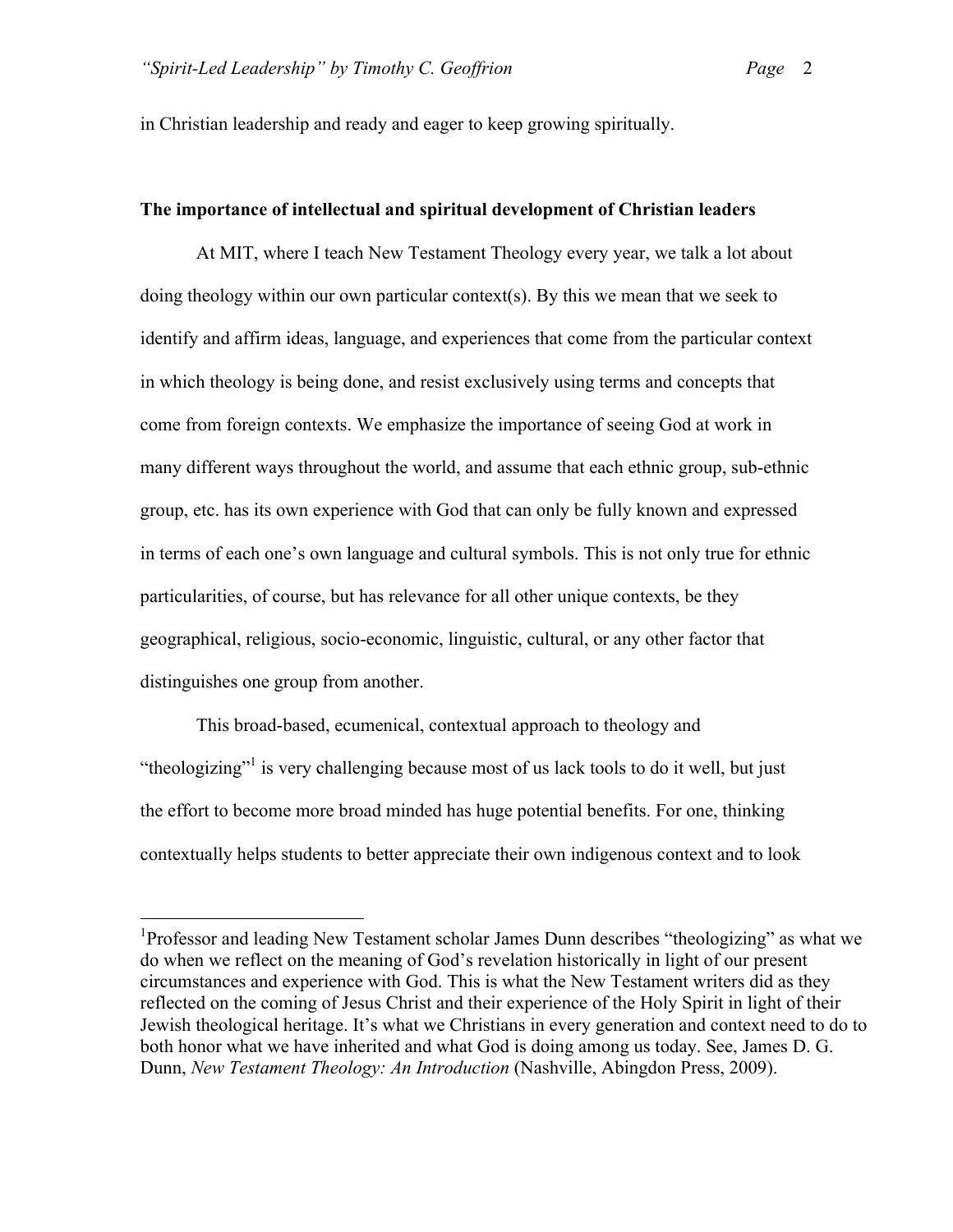for ways that God has worked among their people that they may have missed. Also, this approach helps them to not be so judgmental of others who come from different contexts, and to learn to appreciate differences among believers and churches without having to judge who is right and who is wrong, who is superior and who is inferior. Such an approach to theological education ultimately prepares students to serve the broader Church more wisely and effectively, because they know how to recognize how God is at work in a community even though the language, rituals, and symbols may be different. This intellectual, educational approach equips them to better converse and work with people of other religions and ethnicities, something that it is critically important in a Buddhist country with 135 different ethnic groups.

Yet as valuable as intellectual and theological development is for preparing future Christian leaders, more is needed. When it comes to answering the main questions that this article poses, we are not going to find the answers to God's vision for spiritual leadership from new philosophies or theologies alone—as instructive as they are for our students' intellectual and personal development. When it comes to preparing to become pastors and spiritual leaders of particular congregations and Christian-based institutions, above all else students need spiritual formation, spiritual vitality, and tools for effective spiritual leadership that will work irrespective of denominational differences, ethnic group particularities, and other issues that differentiate one group from another.

Here is where the Bible becomes critically important. To develop our churches, create effective our Christian-based organizations and institutions, and adequately train our current and future pastors and Christian leaders, the Bible remains the greatest, most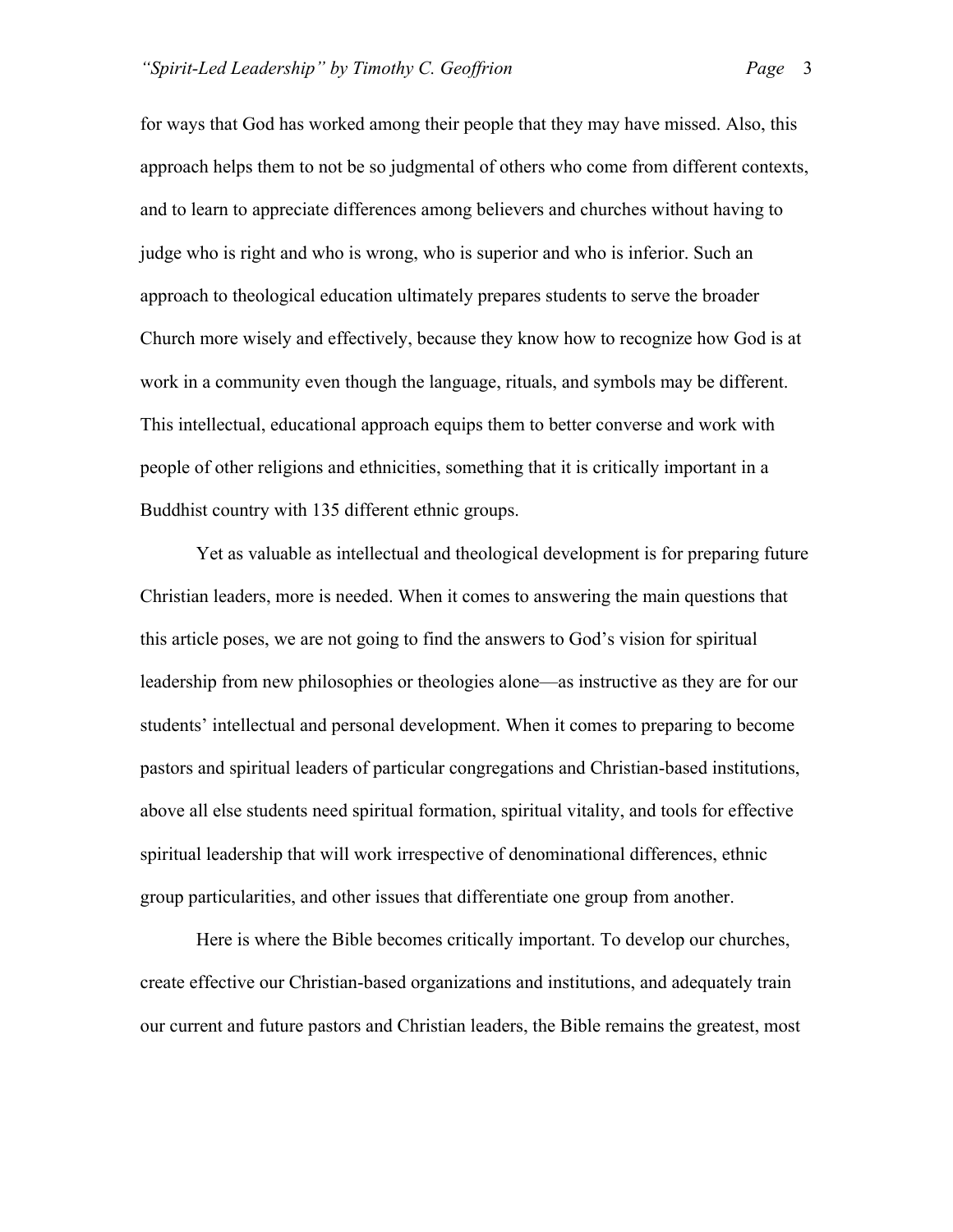appropriate, and richest resource for creating a vision of Christian spirituality and Christian spiritual leadership.

As the historically, authoritative as well as practical guide that all Christians everywhere have shared in common, the Bible alone is capable of serving as the foundation for Christian spirituality in all different contexts. From the beginning of the Church, Christians have relied extensively on the Old and New Testaments as the preimminent source for their spiritual beliefs and life under the assumption that, in the language of the Apostle Paul, "…the sacred writings …are able to instruct you for salvation through faith in Christ Jesus. All scripture is inspired by God and is useful for teaching, for reproof, for correction, and for training in righteousness, so that everyone who belongs to God may be proficient, equipped for every good work" (2 Tim 3:15-17, NRSV). These well-known verses remind us to look to the Bible for what to believe about God, Jesus Christ, the Holy Spirit, and the Christian life (theological ideas and doctrine) in every age and context. Perhaps even more important, Christians over the centuries have experienced these sacred writings in ways that personally touch, lead, and guide them as individuals, churches, and communities. In other words, the Bible both reveals who God is and is used by God to touch and transform our lives. This is particularly true when it comes to developing a relationship with God and growing spiritually as Christians.

#### **A biblically-based vision of Christian spirituality and Spirit-led leadership**

While a full discussion of Christian spirituality and spiritual leadership in Myanmar would require exploring the unique perspectives and contributions of each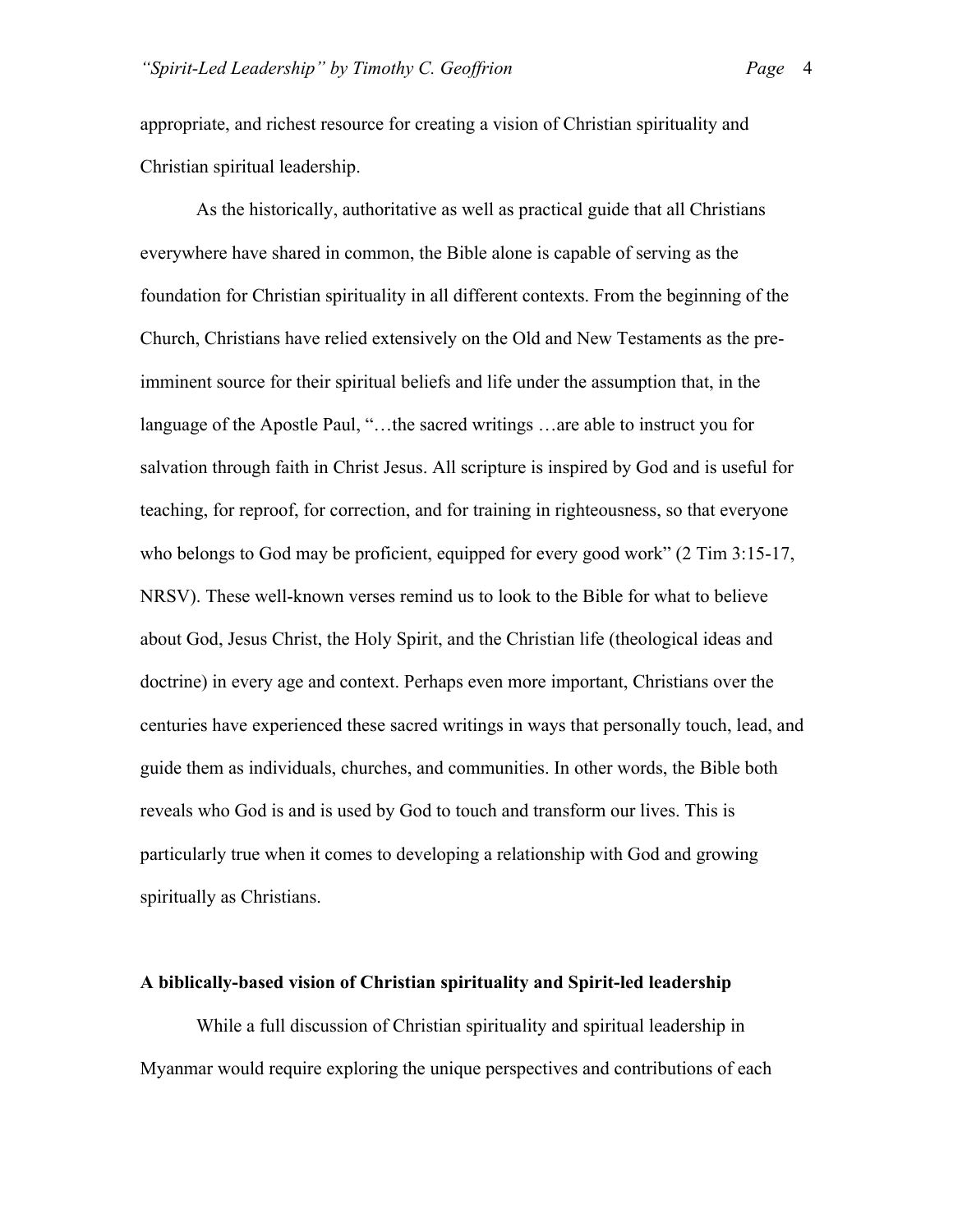ethnic group and particular context, I offer here one broad reading of the biblical text to stimulate further conversation. My reading seeks to be faithful to the original context as best as scholars can tell and to frame spiritual principles and practices in terms that can easily be discussed and adopted by modern day readers in a wide variety of contexts.

# *The central role of love and faithfulness*

In broad terms, the New Testament witness is consistent in its vision for what a transformed Christian life looks like and how God wants Christian leaders to function in their roles as spiritual leaders. The vision begins and ends with love. Jesus taught that what God wants most from us is that we love God with all of our beings and love our neighbor as ourselves.<sup>2</sup> Paul taught the exact same priority of love of God and neighbor, and added that God's ultimate plan is to transform every Christian to become more and more like Jesus Christ, who modeled this love through his devotion to serving God and his fellow human beings sacrificially.<sup>3</sup> John and those who came after him are equally clear that love is to be the premier mark of everyone who knows, loves, and serves God and follows Jesus Christ.<sup>4</sup>

As people marked by love, God wants our churches and Christian-based organizations to honor God and reflect the ideal body of Christ, comprised of Spirit-led members who work together for the common good.<sup>5</sup> Our salvation is entirely rooted in the grace of God through faith in Jesus Christ, and at the same time, all followers of Christ are called to draw on the power of the Holy Spirit to resist sin, live according to

 $<sup>2</sup>$  Matthew 22:36-40 and parallels.</sup>

 $3$  Romans 8:29; 12: 9-21; 1 Corinthians 13; 2 Corinthians 3:17-18; Philippians 2:5-8.

<sup>4</sup> John 3:16; 15:12-17; 1 John 2:3-6; 3:16; 4:7-12.

 $<sup>5</sup>$  Ephesians 4:1-16.</sup>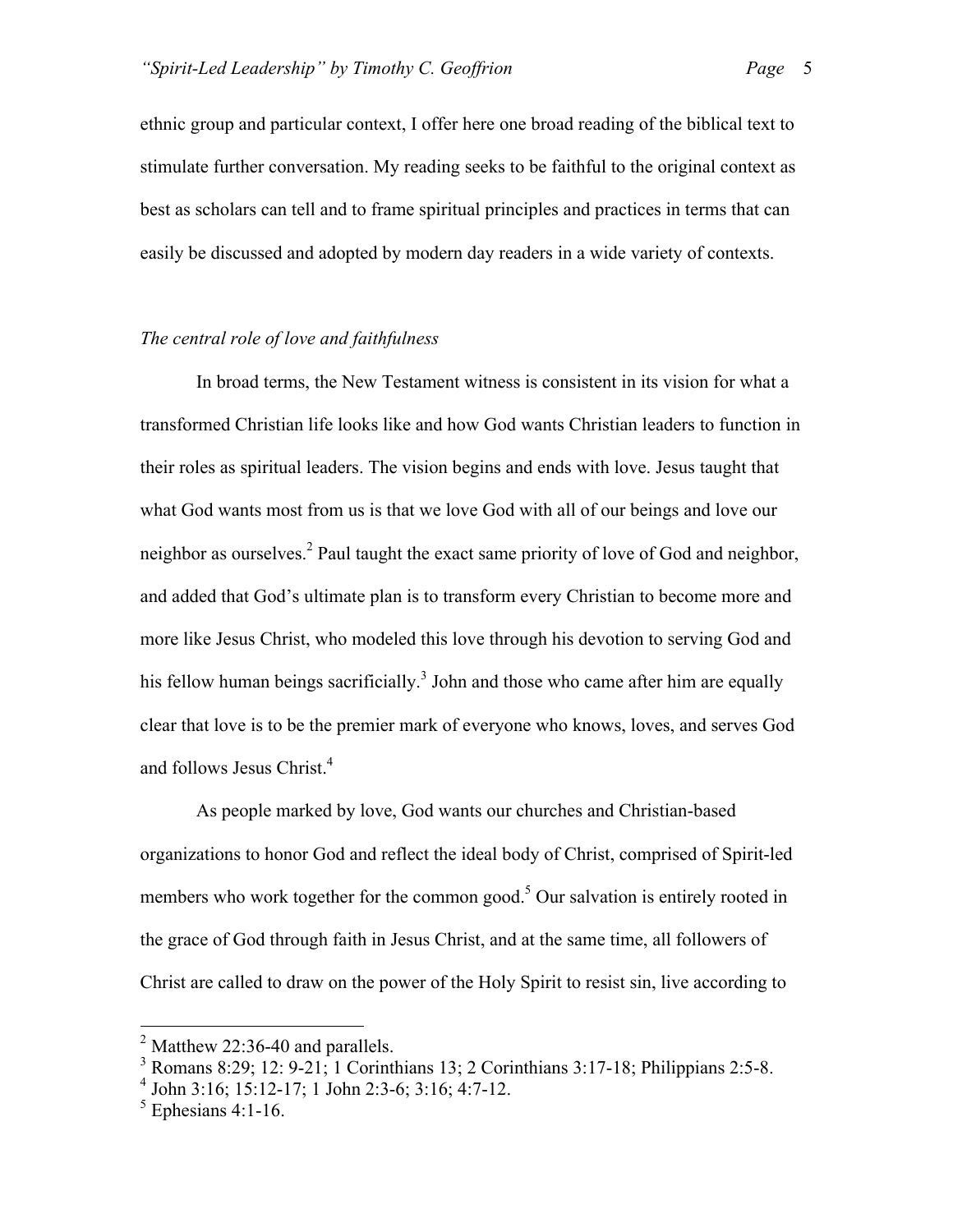the will of God, and live fruitful lives of Christian service.<sup>6</sup> In short, a biblical view of a Christian spirituality is a community of Christ-centered, Spirit-led individuals, created by the grace of God through faith in Jesus Christ, with the goal of knowing, loving, and serving God in every way possible.

For those in positions of leadership, both Luke and Paul indicate that leaders should serve faithfully and effectively, be full of wisdom, be led by the Holy Spirit, and live a godly life.<sup>7</sup> As Paul explains it, Christians leaders should also have specific gifts that are effective in planting or running churches (apostles, administrators), bringing people to faith in Christ (evangelists), or helping Christians grow in their faith (pastors, teachers). <sup>8</sup> In other words, Christian spiritual leaders are first called to be Christ-centered, Spirit-led followers of Christ just as all Christians are called to be. Even more, they are expected to be exemplary in their faith and conduct, and, then, in addition, they have the responsibility of building the church and helping others to grow spiritually and serve Christ faithfully.

In my Pastoral Ministry classes that I teach at MIT, I summarize the biblical vision for Christians who have been entrusted with various roles of leadership, whether in a church, a Christian-based institution or NGO, a family, or any other group he or she is responsible for, as Spirit-led leaders who…

- 1. know and love God deeply in a personal way,
- 2. follow Jesus Christ faithfully and wholeheartedly,

 $6$  Ephesians 2:8-9; Romans 8:1-8; 12:1-2; Galatians 5:16-23; Ephesians 2:10.

 $\frac{7}{1}$  Acts 6:1-6; 1 Timothy 4:12-16; Titus 1:7-9.

 $8$  Ephesians 4:11-13.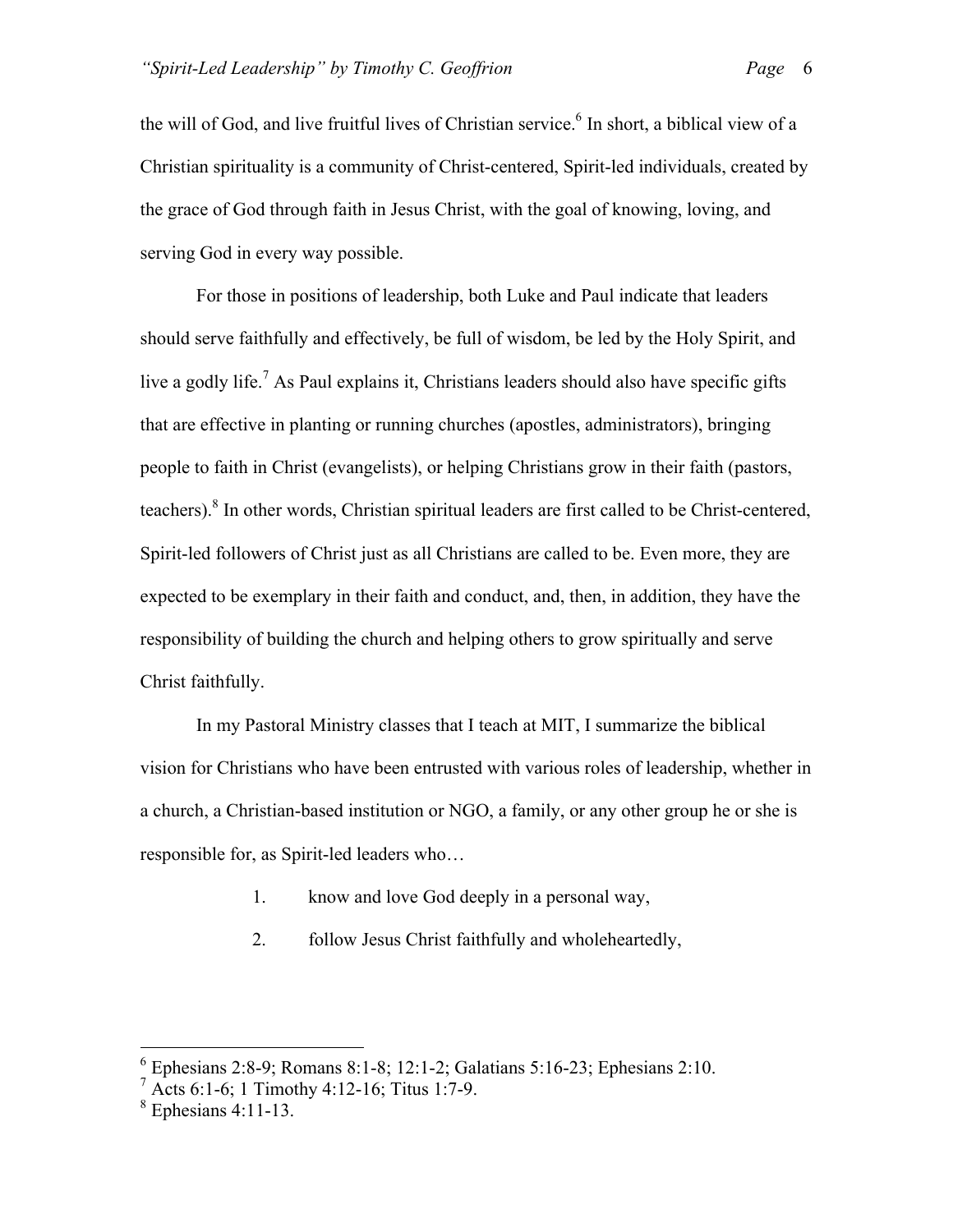3. live and lead by the power, love and self-discipline that comes from the Holy Spirit, and

4. draw others into Spirit-led living and Spirit-led leading in ways that build up the whole body of Christ.

The first three characteristics comprise the calling of every Christian. Those leaders that best serve Christ's purposes in their sphere of influence will first and foremost develop a vital spiritual life as the foundation for everything else they do. This is true for Sunday School teachers, church workers, deacons, pastors, denominational leaders, Christian parents, and everyone else who sees themselves or their role as one designed to honor God and serve Christ. Only the fourth responsibility is reserved for those in specific leadership roles.

# *The Spirit-Led Leader: Nine Leadership Practices and Soul Principles***<sup>9</sup>**

For practical purposes, I've developed a collection of principles and practices that go into greater detail about Christian spirituality and the calling of a Spirit-led leader. These nine priorities or practices are something every Christian leader who wants to honor God and serve Christ's purposes well in his or her position of leadership can do. Undergirding these practices are nine soul principles, that is, biblical teachings that are meant to inform our thinking and beliefs. "Leadership practices," then, are actions we do. "Soul principles" are teachings we believe and live by.

#### **Leadership Practice 1**

Envision your leadership flowing out of a deep spiritual life.

 <sup>9</sup> The material in this section is taken from my book, *The Spirit-Led Leader: Nine Leadership Practices and Soul Principles* (Herndon, VA: Alban Institute, 2005).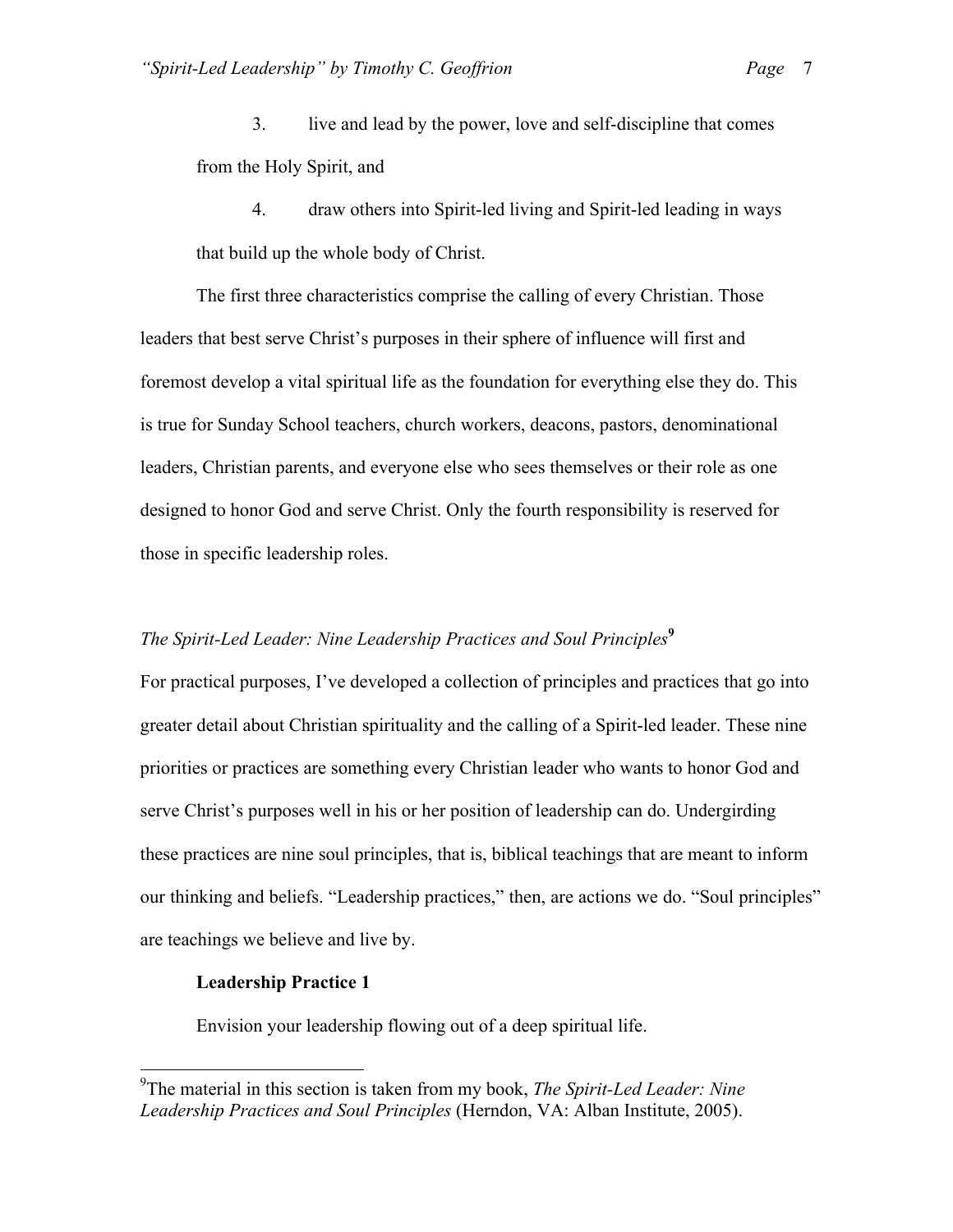## **Soul Principle 1**

Fruitfulness in leadership requires the work of God in and through us (Luke 2:46- 49; 4:42-43; 5:15-16; 22:42; John 15:1-13; 1 Cor. 12:4-7; Phil. 2:12-13).

# **Leadership Practice 2**

Actively cultivate your own spiritual life.

# **Soul Principle 2**

Spiritual vitality flows from a real change of heart and mind toward God (Matt. 22:37-39; Col. 1:28-29; 3:17; Rom. 5:5; 8:13-14; 9:21; Phil. 2:5-11; Gal. 5:22-26; Heb. 5:7).

# **Leadership Practice 3**

Develop specific spiritual disciplines.

# **Soul Principle 3**

Disciplines deepen our spiritual life and empower our leadership (2 Pet. 1:3-11).

# **Leadership Practice 4**

Always seek to serve God's purposes first.

## **Soul Principle 4**

Aligning our will with God's is an all-encompassing, ongoing process (Col. 1:9- 10; James 1:5-7).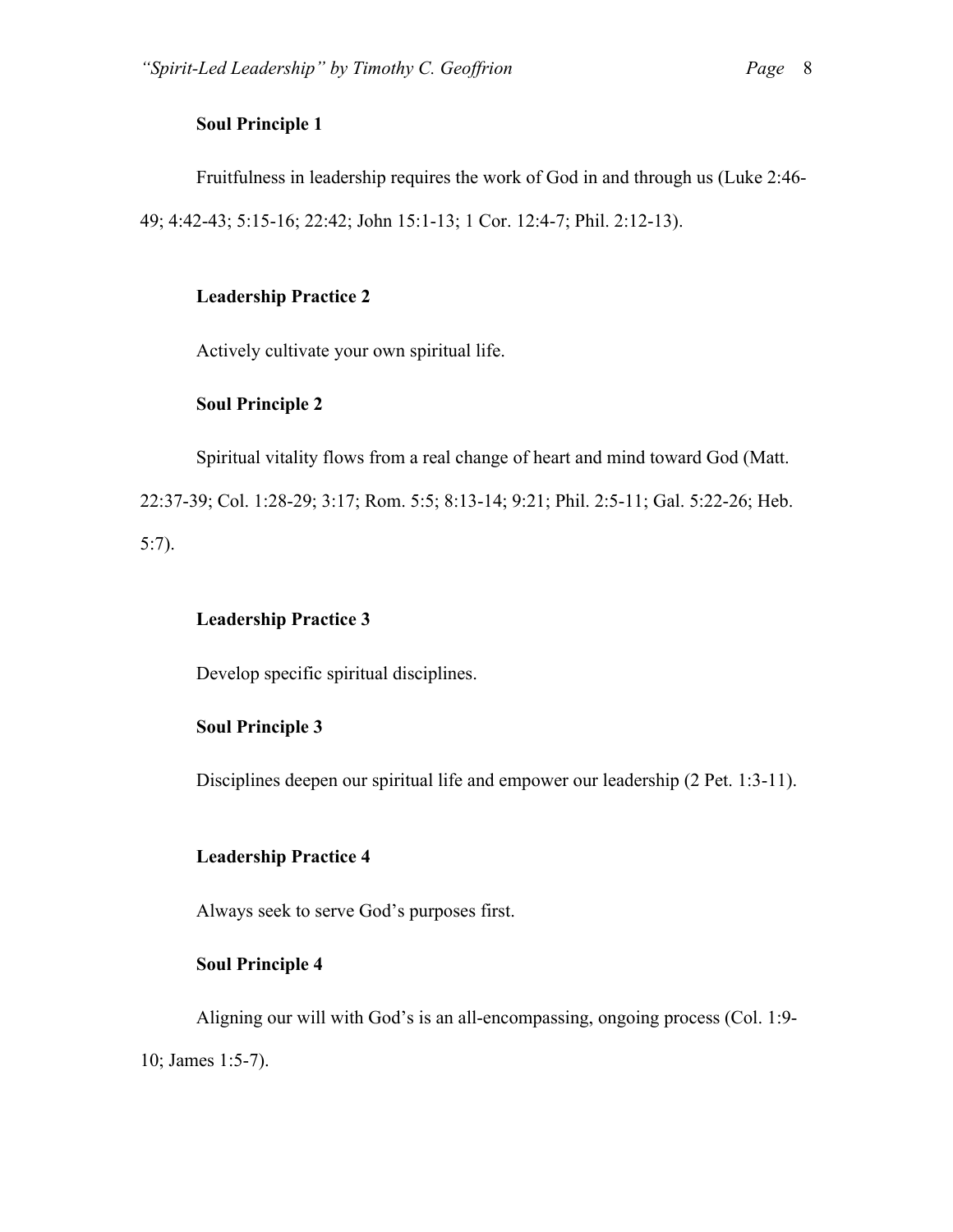# **Leadership Practice 5**

Create a vital spiritual environment within your workplace.

## **Soul Principle 5**

God works powerfully as we seek his activity among us (Acts 6:1-6; 13:1-3; 1

Cor. 12:1-7; 2 Cor. 12:9-10; Gal. 5:16-25; Eph. 4:30–5:12; Phil. 2:1-8).

## **Leadership Practice 6**

Make change a personal priority.

# **Soul Principle 6**

Change is our calling (Mark 10:45; John 3:16; 5:24; Rom. 3:21-24; 5:1-6; 8:5-11;

12:1-2; Phil. 1:6; 2:12; Col. 1:9-12; Titus 2:11-14).

# **Leadership Practice 7**

Lead by listening well.

# **Soul Principle 7**

The Holy Spirit speaks and works through every

team member (1 Cor. 12; Phil. 2:3-8).

## **Leadership Practice 8**

Always trust God.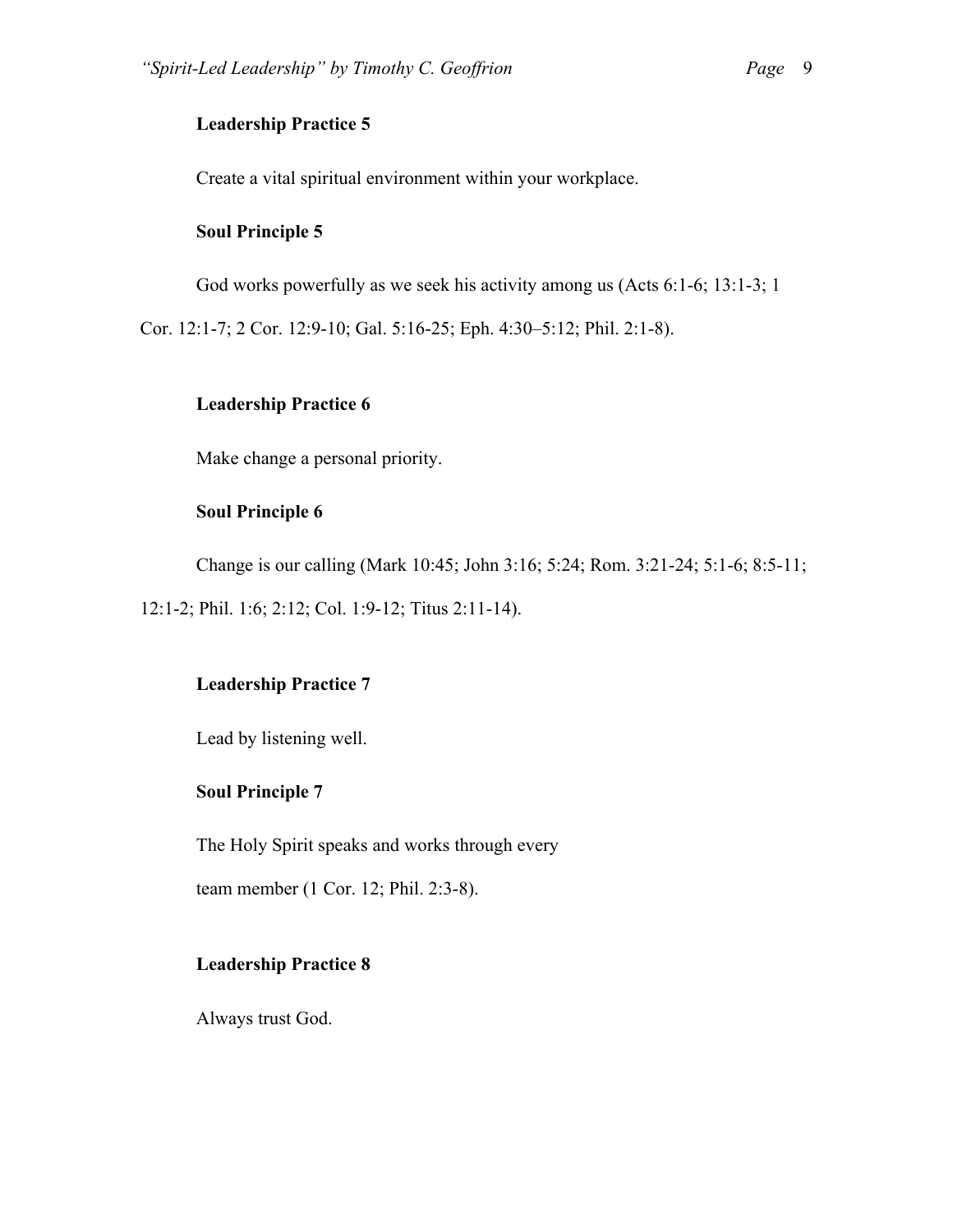#### **Soul Principle 8**

Steadfast trust in God is indispensable to spiritual vitality and leadership (Ps. 23; 42:5-6; 56:3-4; Prov. 3:5-6; Isa. 55:8-9; Jer. 17:28; Rom. 5:3-5; 8:28-39; 12:2; John 14:1; Heb. 6:13-15, 11:1; James 1:5-6; 1 Pet. 1:6-9).

#### **Leadership Practice 9**

Open yourself fully to the love and grace of God.

## **Soul Principle 9**

The grace of God creates the only sure foundation for personal transformation and dynamic spiritual leadership (Eph. 2:8-9; 1 Pet. 1:3-6, 8-9; Titus 2:11-14; 2 Tim. 1:11-12; Heb. 4:16; 11:6; Rom. 1:16-17; 8:5-6; Phil. 3:8-12; 2 Cor. 12:9-10).

# **The importance of living with integrity**

One of the biggest factors that holds us back from becoming the Spirit-led individuals, friends, and leaders God has called us to be is "compartmentalization." We separate our spiritual life from our marriage, from our parenting, from our leadership, from our relationships with our neighbors, and from other aspects of our life. Examples of various compartments include our key relationships, activities, and major aspects of our lives such as our family, spouse, church, work, finances, friends, recreation, sexual life, health, passions and dreams.

It's quite normal to divide our lives into compartments, and very practical. Yet, a problem arises when we have some compartments that leave God out. We become different people in different contexts, or, we don't let one aspect of our life influence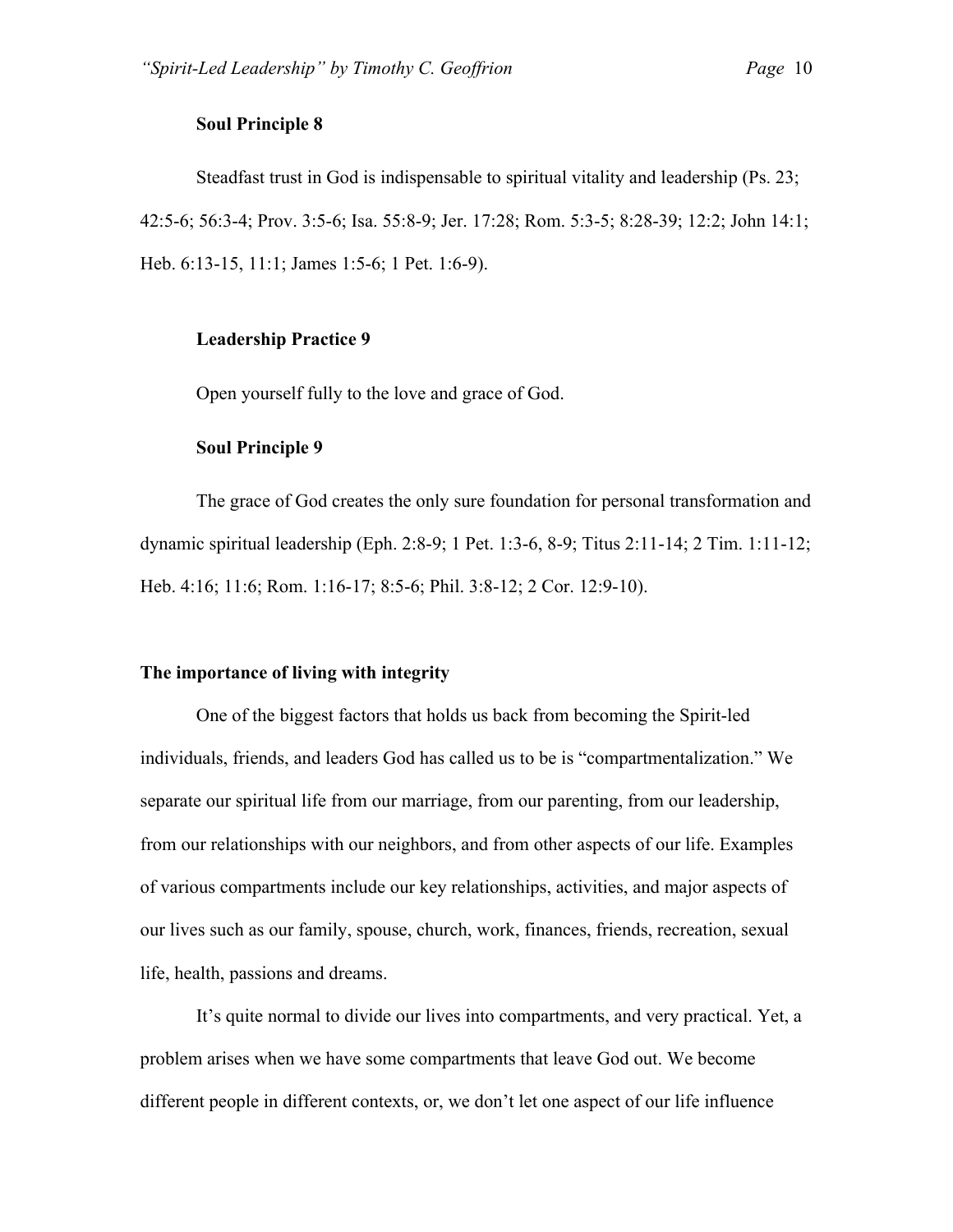another. For example, we may be a godly worship leader on Sunday morning and mistreat our wives and children on Sunday night. We may preach a good sermon one day, and lie, cheat or steal another day. We may love our friends and families, but hate our neighbors. We may teach godliness and saving face, but fill our hearts and minds with lust and cheat on our spouses. Compartmentalization like this is contrary to the life that Jesus lived and that he taught his disciples to live.

Instead of leaving God out of some of the compartments in our life, biblical writers call us to place God and Jesus Christ at the center of our lives. Then, we must draw on the power of the Holy Spirit to bring Christ into every aspect of our life so that we can more consistently honor God and serve Christ's purposes in every area of our lives. This is what is meant by integrity—our lives become "one" or "whole" (integral) without inconsistencies and contradictions. When our lives are well integrated, we will have a consistency that brings the different parts of our life into harmony with each other. In other words, when Christ is at the center of our beings, flowing into every compartment by the working and leading of the Holy Spirit, Christ unifies the purpose, power, perspective, and ultimately our very selves, so we become the same Christcentered, Spirit-led person at all times, in every context.

#### *Paul's vision of a spiritually vital, integrated life*

In his letter to the Colossians, Paul portrays the integrated life in a different, but complementary, way. This is his vision of the ideal Christian. He writes,

For this reason, since the day we heard [of your faith and love], we have not ceased praying for you and asking that you may be filled with the knowledge of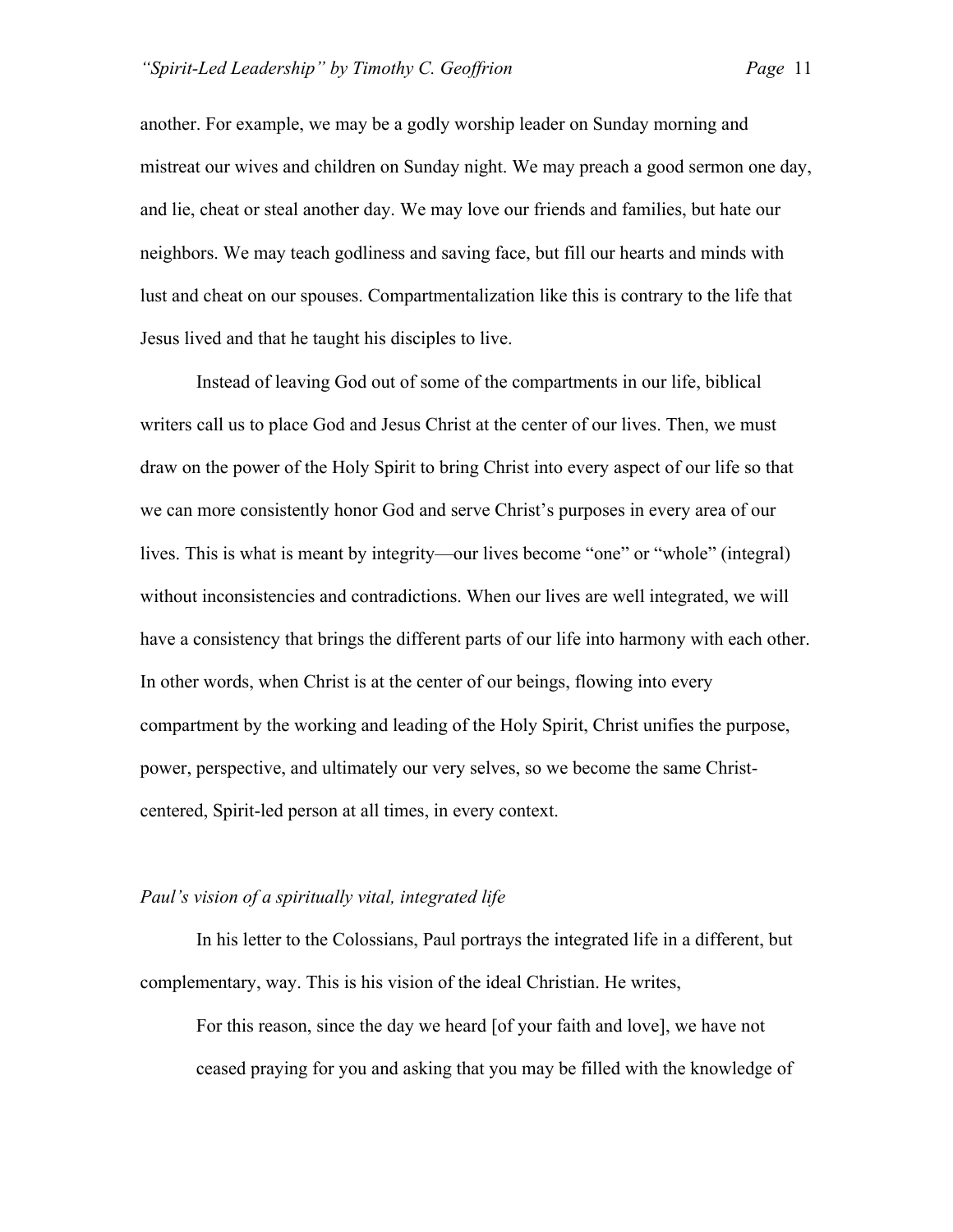God's will in all spiritual wisdom and understanding, so that you may lead lives worthy of the Lord, fully pleasing to him, as you bear fruit in every good work and as you grow in the knowledge of God. (Colossians 1:9-10, NRSV)

Paul's picture of the fully mature Christian person is this: We will be living a life that is both pleasing to God and worthy of Christ. It grows out of a depth of spiritual maturity, and shows itself in a life of bearing fruit in every good work. (Cf. Psalm 1) Thus, the more we mature spiritually, the more who we are, what we do, and how we do it will be integrated into one, consistent whole person.

WHO—the "who" of our calling is to become a person of deep spiritual maturity—filled with love for God and spiritual wisdom and understanding;

WHAT—the "what" is all the good that we do in our lives to serve God; and HOW—the "how" of our calling is to live and work in such a way that pleases the Lord and is worthy of him.

This is a picture of a spiritually integrated person—who we are, what we do, and how we do it, all flow from the same Source—God in Christ. It is a picture of Christcentered, Spirit-led individuals active in the world serving Christ.

We all fall very short of this vision at various points. Yet our failings do not negate the truth of the Gospel or the relevance of the teaching of Scripture for our modern day. Nor should our limitations change our vision. Indeed, our weaknesses and failures underscore the importance of recovering these principles and practices as a biblicallybased vision for Christian spirituality and spiritual leadership, and then learning how to go to God to develop these qualities in us. These ideals and practices can be adopted and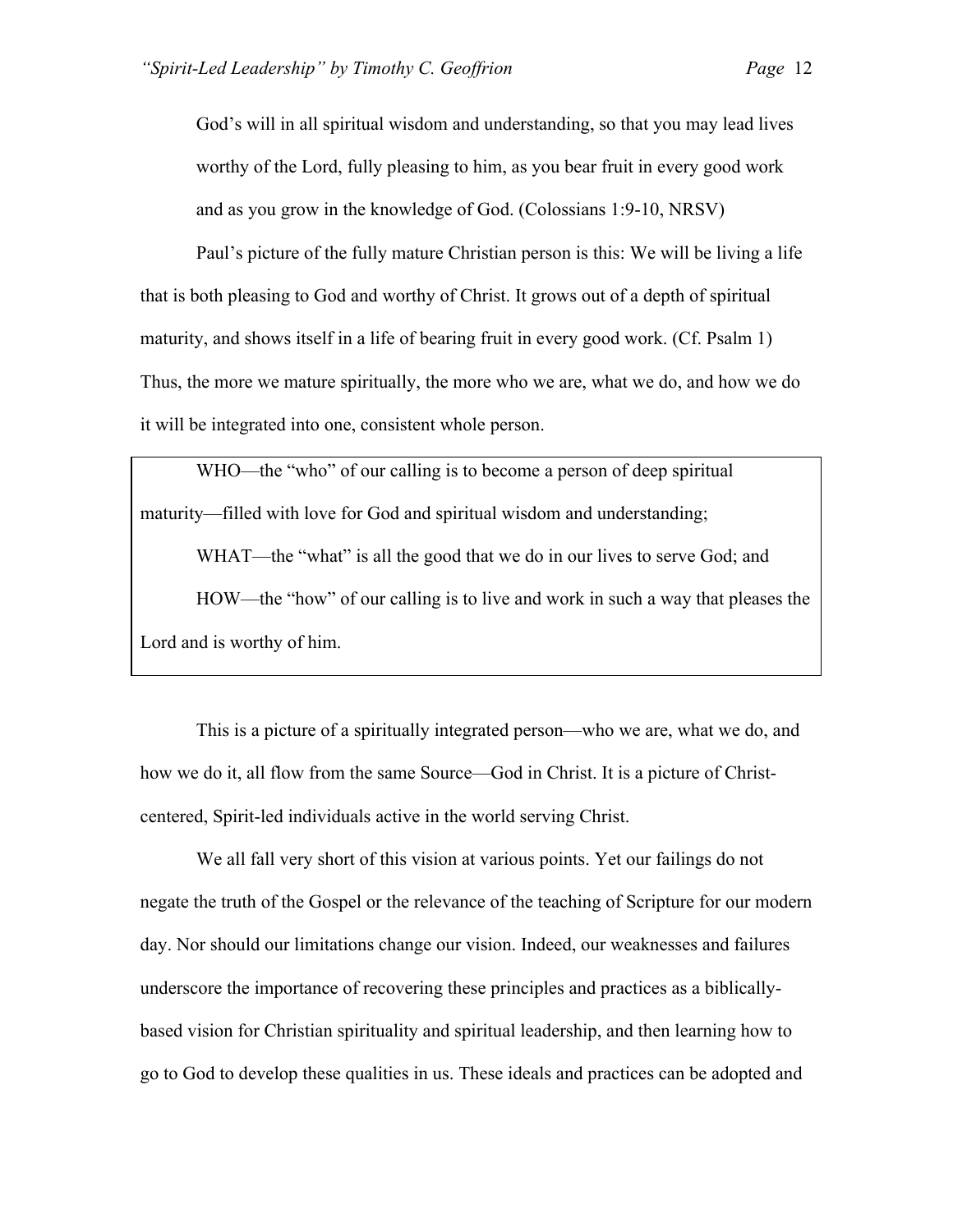practiced by the Church everywhere, just as the biblical writers did among their diverse congregations in their generation. They provide the starting place for doing contextual theology as well as for exploring all ways to create and promote spiritual vitality in a wide variety of diverse contexts.

#### **Conclusion**

Adequate and effective formation of present and future ministers calls for a multifaceted approach to personal and leadership development. Spiritual leaders must grow intellectually, develop new ways to address pressing social and economic issues, and learn how to relate better to Christians from other ethnic groups as well as to their Buddhist neighbors. Yet, at the same time that we are discussing and celebrating diversity among Christians, and when we are exploring what fruit might come from contextual theology, modern day theologizing, and inter-faith dialogue, we must not neglect the very lifeblood of the Church in our vision for and preparation of future spiritual leaders. Christian spiritual leaders must develop a deep, vibrant relationship with God, and keep nurturing the source of their spiritual power and hope—their relationship with Christ and their ability to be led by the Holy Spirit. Likewise, spiritual vitality is by far and away the most important ingredient of a living and fruitful Church, and key to enabling her to be able to effectively serve Christ's purposes in Myanmar.

This article does not begin to address all the challenges involved in interpreting Scripture in modern terms or diverse contexts. It does not delve into how Christians can and should use the Bible in conversation with non-Christians, be it for the sake of evangelism or inter-faith dialogue. It barely scratches the surface of how pastors and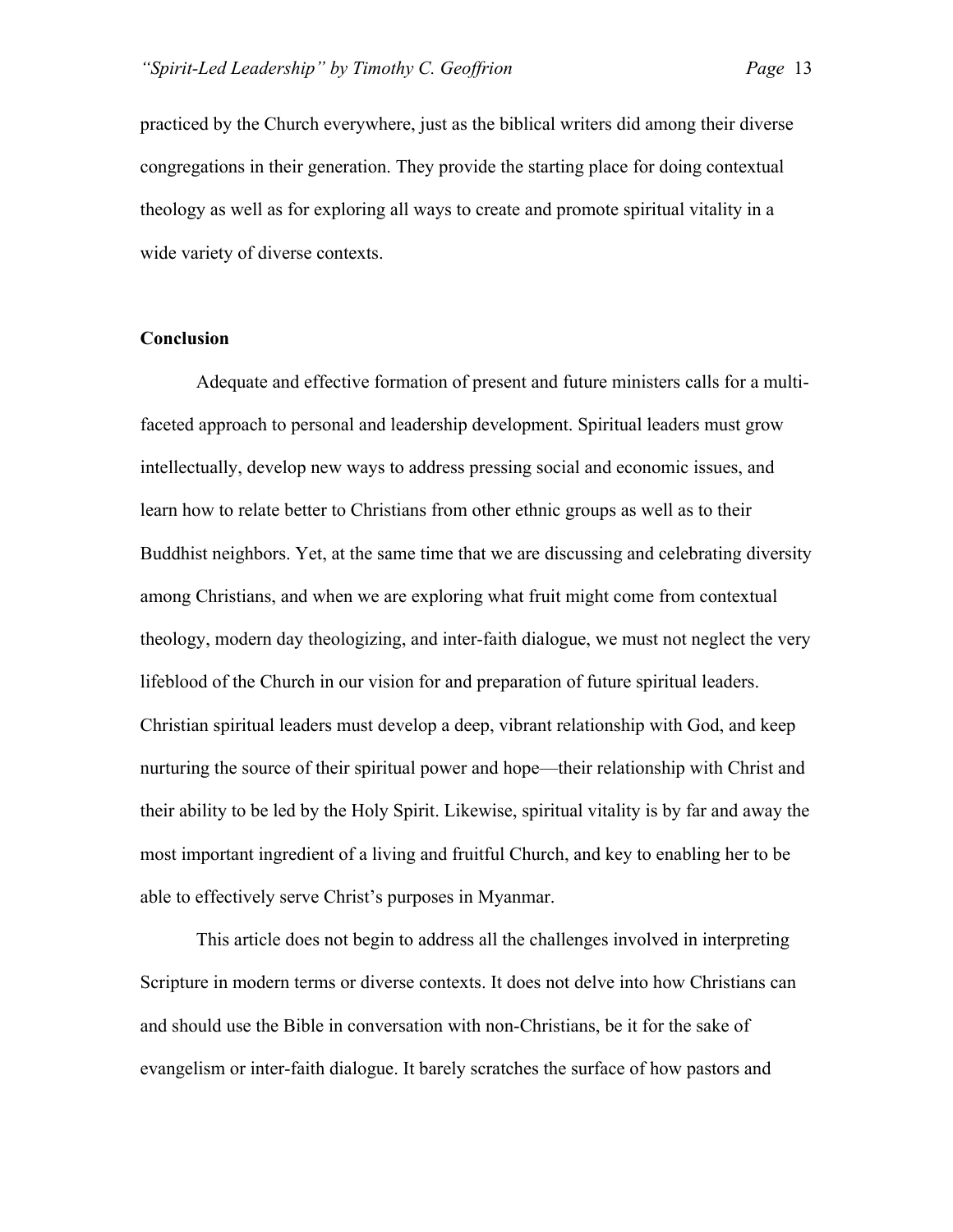Christian leaders might apply the biblically-based principles and practices in their leadership and ministry roles, and only begins to talk about the challenges of being truly Spirit-led. These are all important subjects needing much much more reflection and discussion. Rather, the modest aims of this article have simply been these:

• to affirm the value of a broad-based, multi-faceted, intellectual, and ecumenical approach to Christian leadership development, while holding up spiritual vitality as the single most important ingredient for effective and faithful Christian leadership;

• to affirm that the Bible continues to be the most appropriate and helpful foundation for doing theology, while emphasizing its particularly critical role in defining and developing spiritual vitality; and

• to present a biblically-based vision for spiritual vitality for all Christians, and especially for those in positions of spiritual leadership in congregations, Christian-based institutions, and families.

As all the New Testament writers indicate in dozens of different ways, Christians who embrace a truly Christ-centered, Spirit-led spirituality, which shows itself in Christian love and service, will experience a vital, energized, and energizing relationship with God that meets their own deepest needs of those of their communities. Churches will be healthier and their witness among non-Christians will be more convincing and effective. I have seen the truth of this myself in a wide variety of contexts and cultures through my work in the Congo, Rwanda, Ukraine, France, Vietnam, and Cambodia, as well as in the United States. When Christ is truly at the center of our minds and hearts, and we learn how to listen to and keep in step with the Holy Spirit in every aspect of our lives, this kind of spirituality produces more humility, vitality, joy, peace, and fruitfulness.